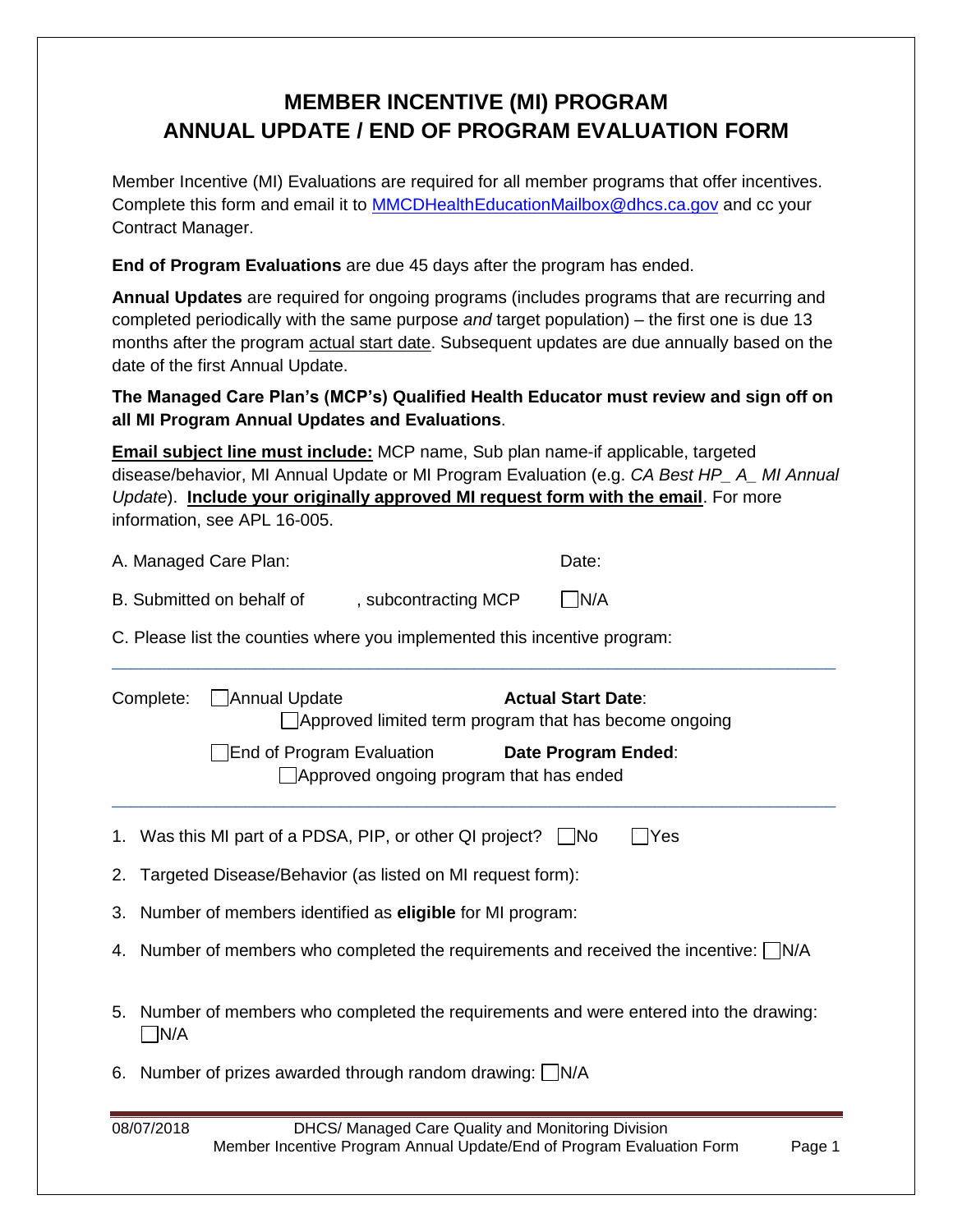7. What type(s) of incentives did you offer, what is the current value of each, and how many did you distribute to members? (**Complete the appropriate section(s) of the table below. Explain if and why you made any changes in type or value from the original MI request form**)

| <b>Incentive Type</b>                                                  | Value | # Provided |
|------------------------------------------------------------------------|-------|------------|
| Gift card; specify type of card (e.g., Target, Walmart, grocery,       | \$    | #          |
| movie, etc.):                                                          |       |            |
| Explain any changes made to this incentive and/or amount: $\Box$ N/A   |       |            |
| Product or merchandise; specify type (and indicate how it              | \$    | #          |
| relates to the focus of the incentive program, e.g., glucometer for    |       |            |
| diabetes):                                                             |       |            |
| Explain any changes made to this incentive and/or amount: $\Box$ N/A   |       |            |
| $\Box$ Tickets; specify type (e.g., movie, local events):              | \$    | #          |
| Explain any changes made to this incentive and/or amount: $\Box$ N/A   |       |            |
| $\Box$ Transportation; specify type (e.g., vouchers or tokens for bus, | \$    | #          |
| taxi, etc.):                                                           |       |            |
| Explain any changes made to this incentive and/or amount: $\Box$ N/A   |       |            |
| Enrollment or monthly membership fees; specify type of                 | \$    | #          |
| membership:                                                            |       |            |
| Explain any changes made to this incentive and/or amount: $\Box$ N/A   |       |            |
| $\Box$ Drawing/Raffle (specify drawing item(s) and maximum number      | \$    | #          |
| of drawing winners):                                                   |       |            |
| Explain any changes made to this incentive and/or amount: $\Box$ N/A   |       |            |
| Points Rewards Program (how many points will be awarded?):             | \$    | #          |
|                                                                        |       |            |
| Explain any changes made to this incentive and/or amount: $\Box$ N/A   |       |            |
| Other, please describe:                                                | \$    | #          |
| Explain any changes made to this incentive and/or amount: $\Box$ N/A   |       |            |

- 8. Total monetary value of all incentives/raffle prizes listed in question #7 table (see above):
- 9. Please acknowledge that your MCP has addressed the following:

MCP has reviewed successes and challenges in the **planning** process for the MI program

MCP has reviewed successes and challenges in the **implementation** process for the MI Program

MCP has reviewed successes and challenges in the **evaluation** process for the MI Program

MCP has identified successes and challenges in **identifying eligible members** for the MI program